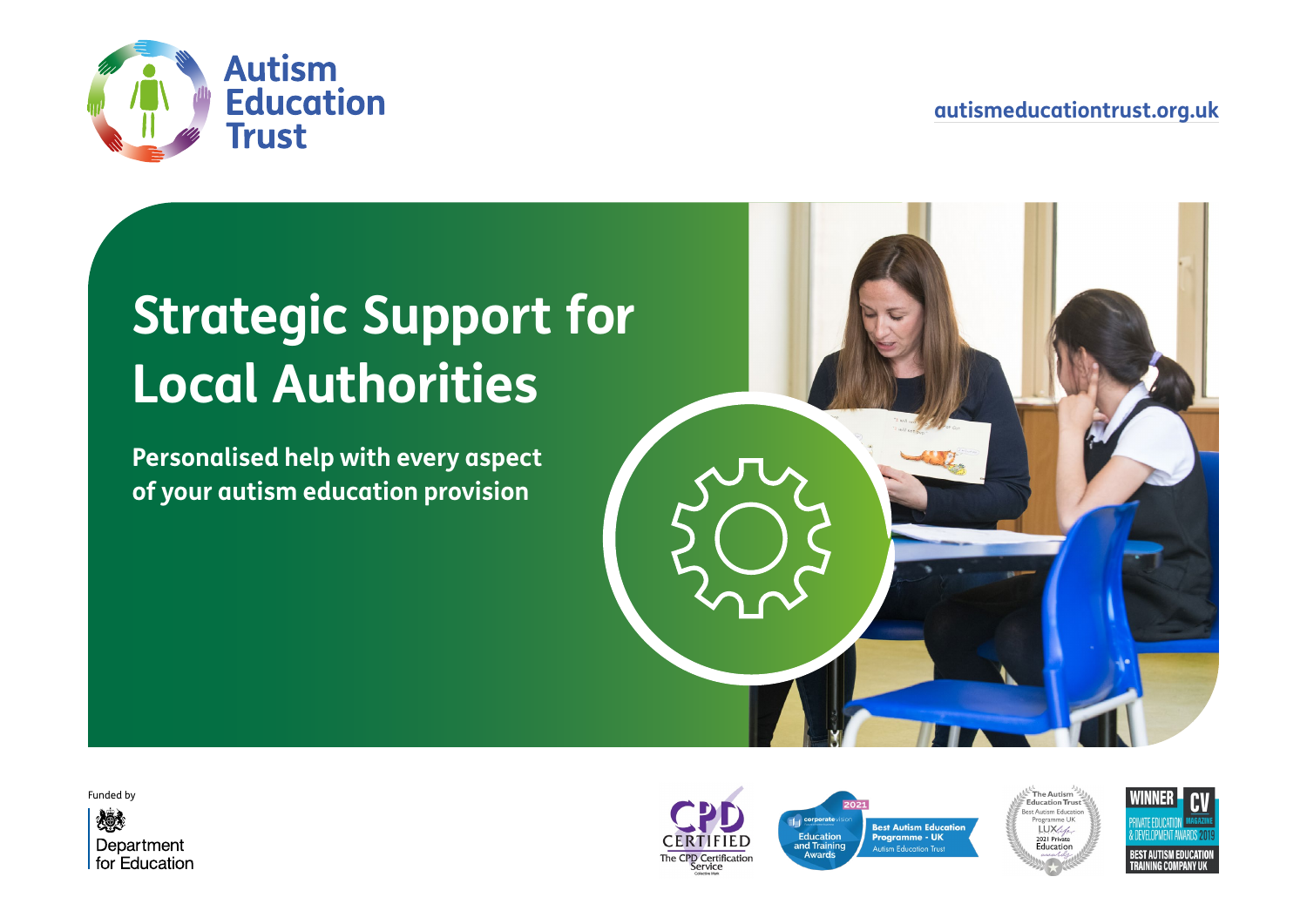

In addition to the support offered as part of your AET all phases licence, we can help you to review your current strategies or develop new ones that help you manage the demand on specialist services and the associated costs.

We can support you to analyse and map current and future needs including the changing expectations of parents.

We can assist you in forecasting the education provision you will require in the future.

We can facilitate working with the education providers in your area to shape future provision.



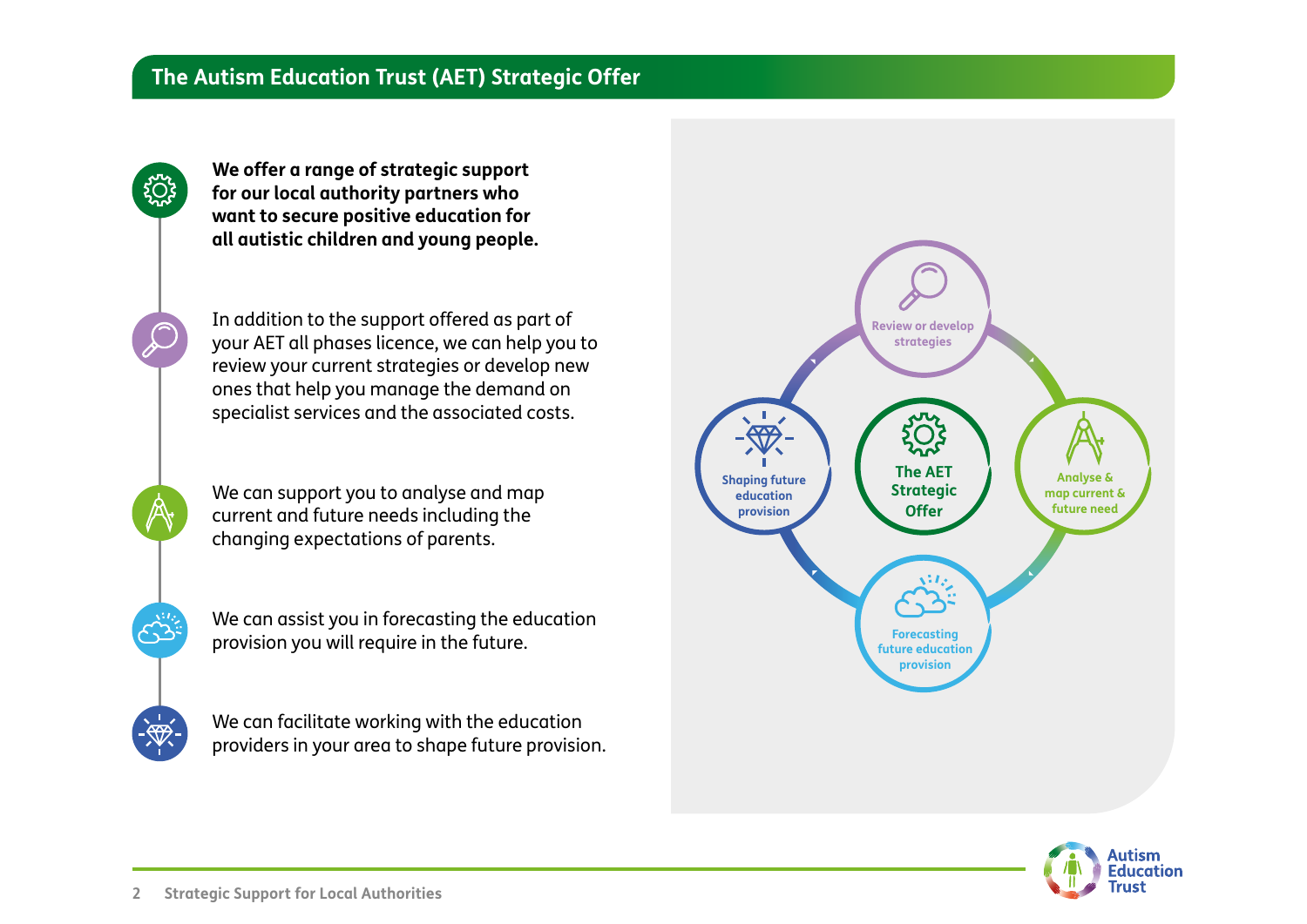#### **A new approach to managing demand - Mainstream Plus**

Our strategic support is based upon our model for mainstream plus aimed at managing the demand on specialist services. Managing demand requires a focus on working with whole settings to change culture and upskill the workforce so that they have the confidence and resilience to support and educate autistic children and young people in a sustainable way.

Using the **Institute of Public Care's whole-system commissioning model\*** we have created a new approach to managing demand through investing in a mainstream plus approach.

The AET provides a framework that can be used to change culture within education settings and across the local authority by providing training, ongoing support and an approach to managing demand for top up funding and Education and Health Care Plans. Embedding the **AET Programme creates a mainstream workforce who are skilled and confdent, and local mainstream settings that are resilient enough to educate the local population of autistic children and young people**. The skill, confidence and resilience in mainstream settings **reduces the demand on specialist services, helps to prevent exclusions and decreases the associated costs**. It enables autistic children and young people to remain in mainstream settings close to home, experience a good education and achieve their learning potential.

At the AET we understand what good practice is. We know the importance of analysing the information so that solutions are evidence-based and address the challenges you have locally. We believe that culture change is possible when we work with the leaders of whole systems to increase and develop the knowledge and skills of the workforce and embed positive attitudes about autism and neurodiversity more generally.

## **Institute of Public Care's Whole-system Commissioning Model**



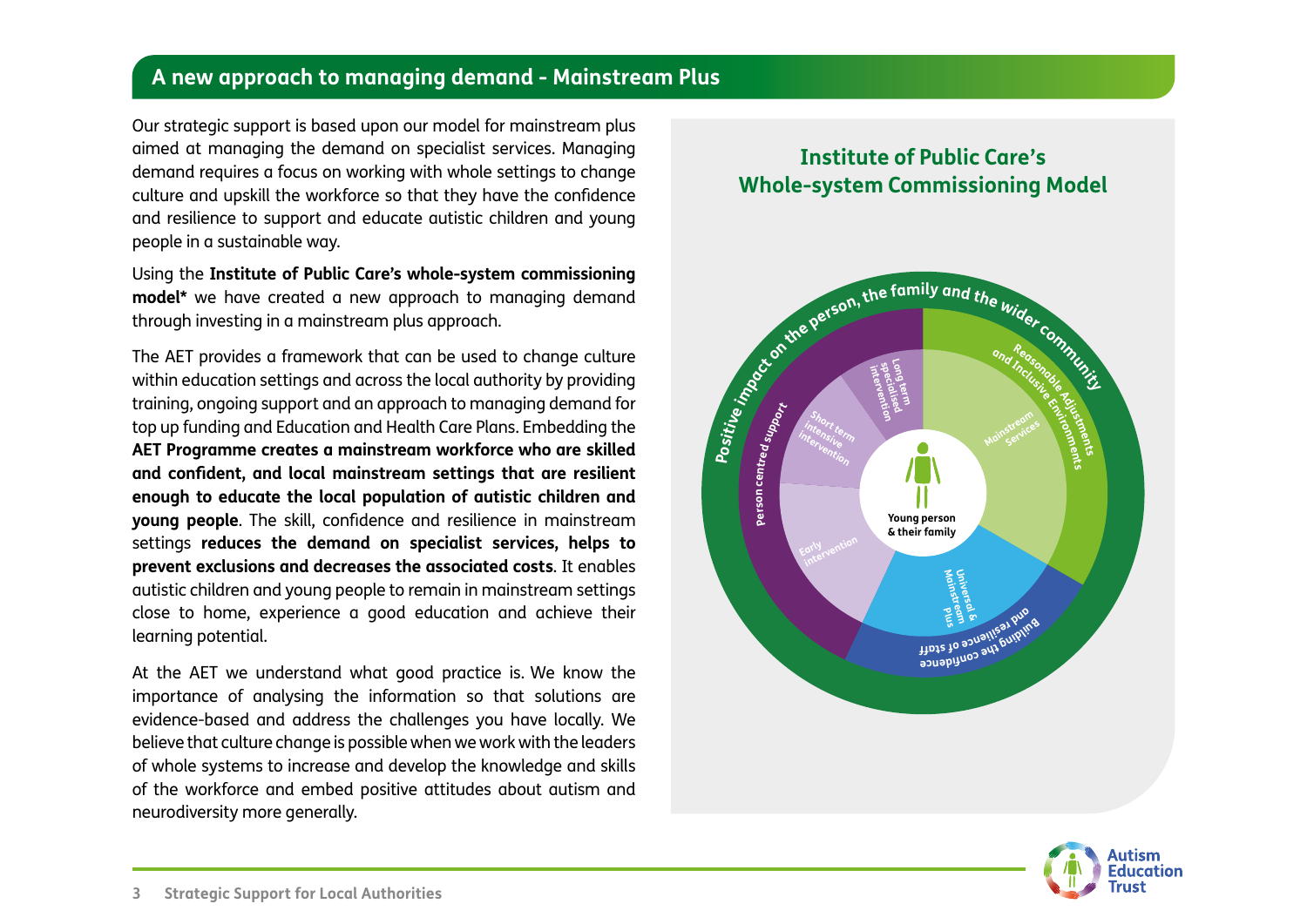## **Mainstream Plus Delivery Model**